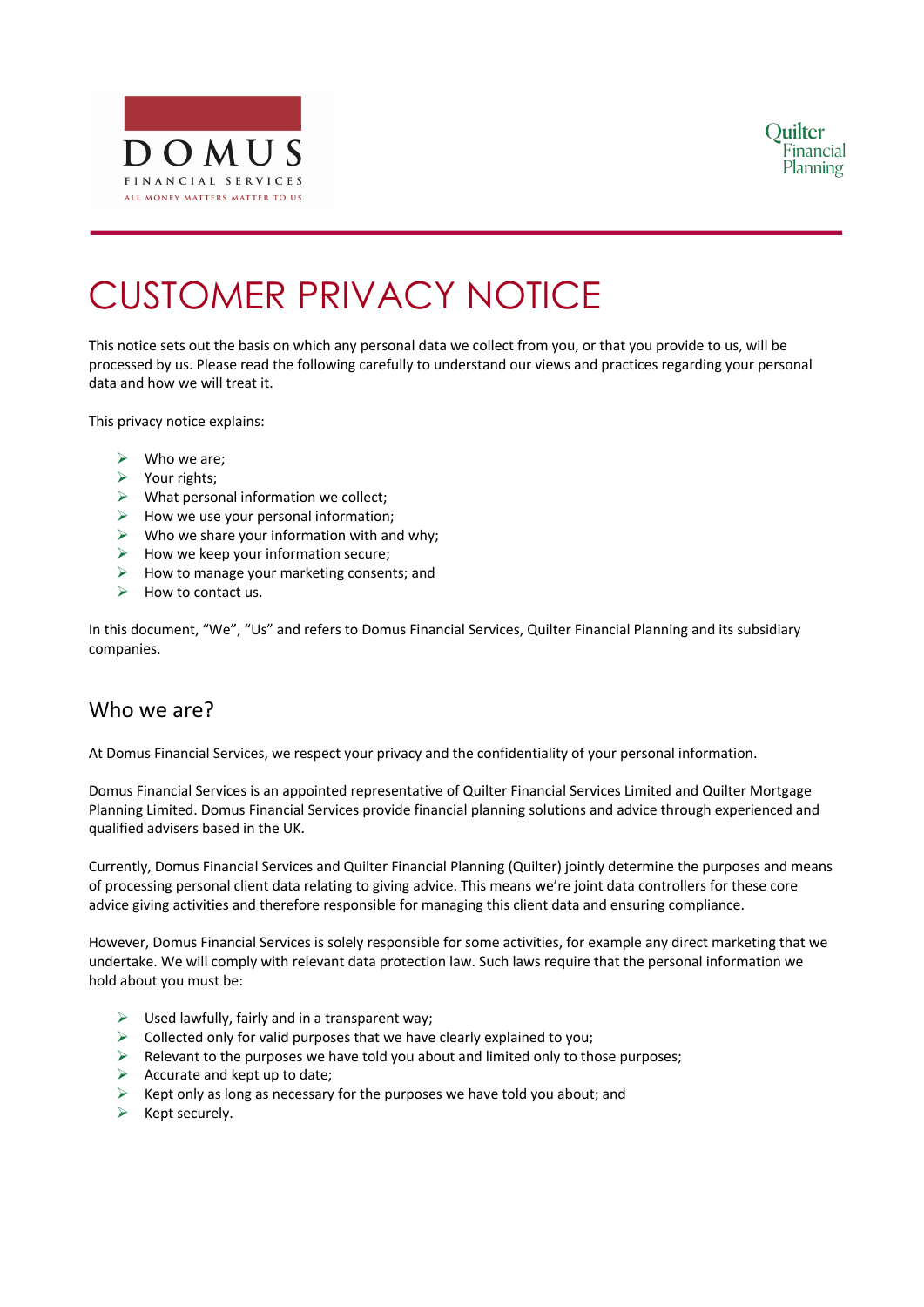#### Your Rights

We try to be as open as it can be in terms of giving people access to their personal information and therefore have outlined your rights below

You have the right to ask us:

- $\triangleright$  whether we are processing your personal information and the purposes (the right to be informed) – this is delivered through 'fair processing information' such as this Privacy Notice;
- $\triangleright$  for a copy of the personal information that we hold about you (the right of access);
- $\triangleright$  to update or correct your personal information (the right to rectification);
- $\triangleright$  to delete your information (the right to erasure); and
- $\triangleright$  to restrict processing of your personal information where appropriate (the right to restrict processing).

In certain circumstances you also have the right to:

- $\triangleright$  object to the processing of your personal information (the right to object);
- $\triangleright$  object to automated decision making and profiling (the right not to be subject to automated decision-making including profiling); and
- $\triangleright$  request that information about you is provided to a third party in a commonly used, machine readable form (the right to data portability).

#### Exercising Your Rights

For information about your individual rights, including how to correct, restrict, delete, make changes to your personal information or if you wish to request a copy of the personal information we hold about you, please contact us by emailing us at QFPDataGuardian@quilter.com.

More information about your data protection rights can be found on the Information Commissioner's Office (ICO) website.as well as on other regulators' websites.

If you would like to write to us, our postal address for data protection matters is:

The Office of Data Protection Quilter Financial Planning Senator House 85 Queen Victoria Street London EC4V 4AB

However, we have adopted a flexible model for working so please note that written communications will take longer to respond to.

#### Further Information

This privacy notice was drafted with brevity and clarity in mind, however further information can be obtained by contacting us using the details in the "How to contact us" section. More information about your data protection rights can be found via:

Ø UK Information Commissioner's Office (ICO)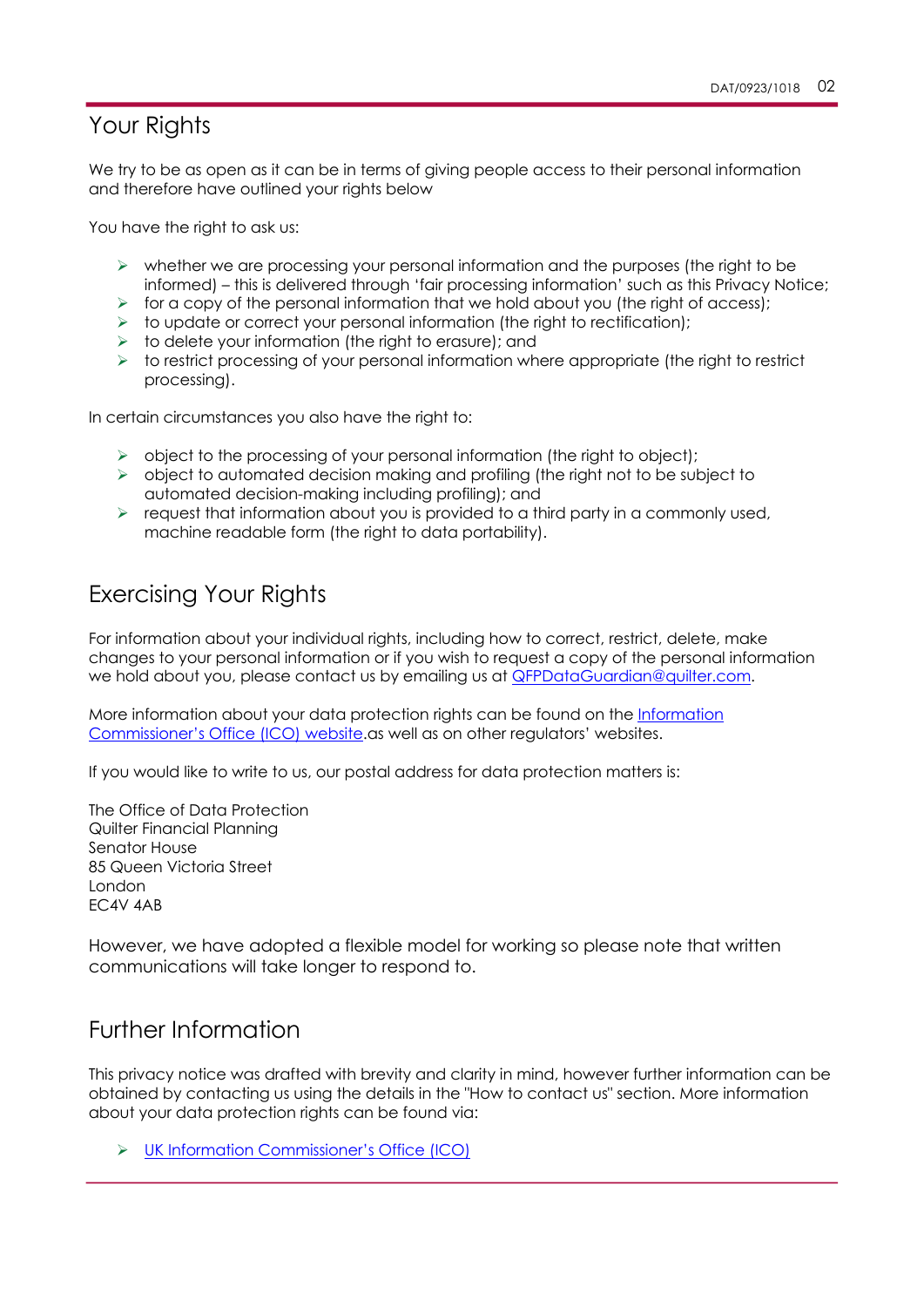## What Personal Information We Collect

Personal data means information by which you may be personally identified directly or indirectly.

We collect certain personal information about you, this includes your name, address, or phone number and other information. We collect this information about you when you:

- $\triangleright$  Use our website and secure online services;
- $\triangleright$  Complete a fund application;
- $\triangleright$  Apply for and receive our services;
- $\triangleright$  complete our application form;
- $\triangleright$  Visit a financial adviser; and
- $\triangleright$  Register to receive one of our newsletters, communications or attend an event organised by Us.

The type of personal information we collect will depend on the purpose for which it is collected and may include:

- Ø **Information about you** to help identify you and manage your relationship with Quilter and, in some circumstances, as required by our regulators (e.g. Account number, Customer ID or Number, Name, Address, Age / Date(s) Of Birth, Dependents' Details, Tax ID, National Insurance Number, Identity Check Information (e.g. Mother's Maiden Name, Name of First Pet), Email Address(es), Marital Status, Name(s), Postcode, Telephone Number(s), Title, Gender);
- Ø **Information about your account with us** (e.g. Past engagements with Quilter, Personal Preferences, Marketing Preferences, Policy and investment information, etc);
- Ø **Copies of documentation** (e.g. statements, letters, copies of official documents (e.g. passports, driving licences, etc));
- Ø **Economic and financial information** (e.g. credit card numbers, bank details, Past investment performance, etc and information pertaining to County Court Judgements (CCJs) and any debt history);
- Ø **Investment preferences** (e.g. your views and preferences around portfolios in which to invest, or not to invest in which may indirectly reveal some religious, political or philosophical views that you hold);
- Ø **Audio and visual information** when we are recording interactions with you, or when you visit one of our premises (e.g. call recordings or Closed Circuit Television);
- Ø **Employment and educational information** (e.g. employer details, relevant professional qualifications, etc);
- Ø **Marketing / Communications Data** (e.g. Information relating to Marketing and External Communications (e.g. Marketing Campaigns, Opt In Information, etc));
- Ø **Lifestyle, Health and Medical information** for you, your family and other parties with a material interest in the product(s) (e.g. specific illness, smoker, disability, gender reassignment);
- Ø **Relationship Information** (e.g. information relating to other parties directly associated with your policy (e.g. dependents, beneficiaries, trustees, etc); and
- Ø **Complaint Information** (e.g. Complaint Details, Complaint Description, Complaint Details, complaint Type, Reason/Details of the complaint),

We collect personal information directly from you. For example, we ask for personal information at the start of our relationship (e.g. when you apply for a policy or service) and in subsequent communications in order to manage our relationship.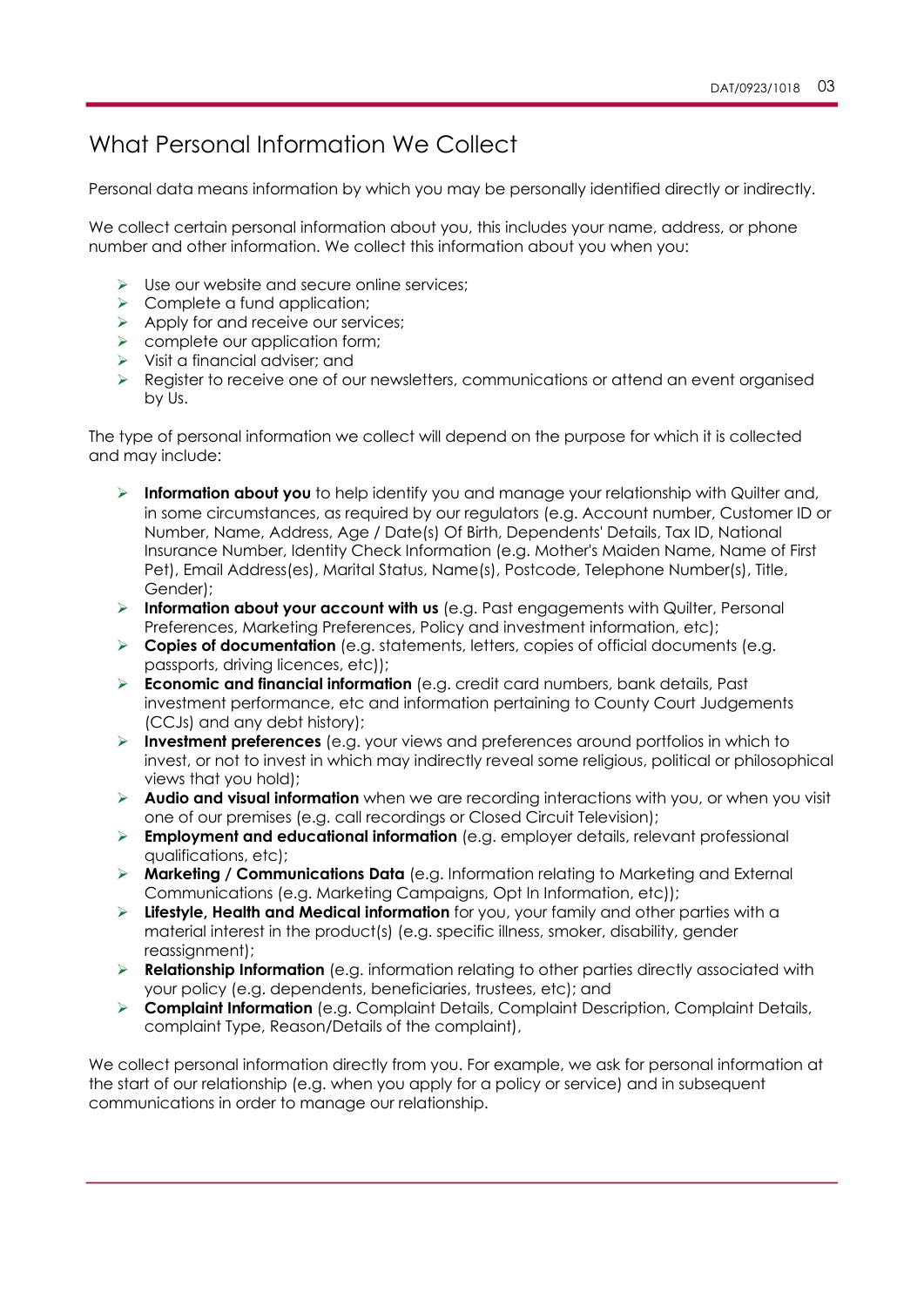If we provide a service to your employees or a scheme, then personal data in relation to those employees or members of the scheme isn't processed by Us as part of the standard corporate advice process. This information is normally provided directly to the product provider.

In limited circumstances, we may need to collect employee personal data, and where we do, we act as data processer and it's therefore provided to Us by yourself, with the knowledge and consent of your employees.

Where we provide our services to trusts, we collect the personal information listed for the settler, beneficiaries and trustees of that trust. Where we provide our services to companies we may collect personal information for Directors, Shareholders and Beneficial Owners of the company. Where we provide our services to charities, we may collect personal information about the trustees or directors of that charity.

We may also collect information about you from other sources such as:

- $\triangleright$  another agent (if you have one);
- $\triangleright$  external third parties (e.g. credit reference agencies to verify your identity and to check financial soundness); and
- $\triangleright$  from Cookies. (Cookies are small text files that are placed on your computer by websites that you visit. They are widely used in order to make websites work, or work more efficiently, as well as to provide information to the website owners). To learn more about information collected through cookies, please click https://www.quilterfinancialadvisers.co.uk/cookienotice.

## Data Retention

We keep your personal information only as long as is necessary for the purpose for which it was collected, or for legal or regulatory reasons. Personal information will be securely disposed of when it is no longer required in accordance with our Personal Data Retention Standard.

Advice data is retained for 50 years to meet our regulatory requirements.

# Special Category Data and Criminal Conviction Data

We may also gather more sensitive personal data, called special category data, for example, as part of recruitment. This type of data can include racial or ethnic origin, genetic or health information or sexual orientation. The processing of some of this data is necessary for us to fulfil the obligations on us. In such cases, we will always explain this during the process and explain what information we require and why it is needed. Where we do require it, we will always seek your consent. Special category data will always be processed and stored securely.

Where it is necessary, we may also collect information relating to an individual's criminal convictions. If this is the case we will explain what information we require, why it is needed and where required, will ask you for consent.

#### **Cookies**

We also collect information about you from other sources. For example, our website automatically collects information from your computer using "cookies" which provides us with limited personal information. Cookies are small text files that are placed on your computer by websites that you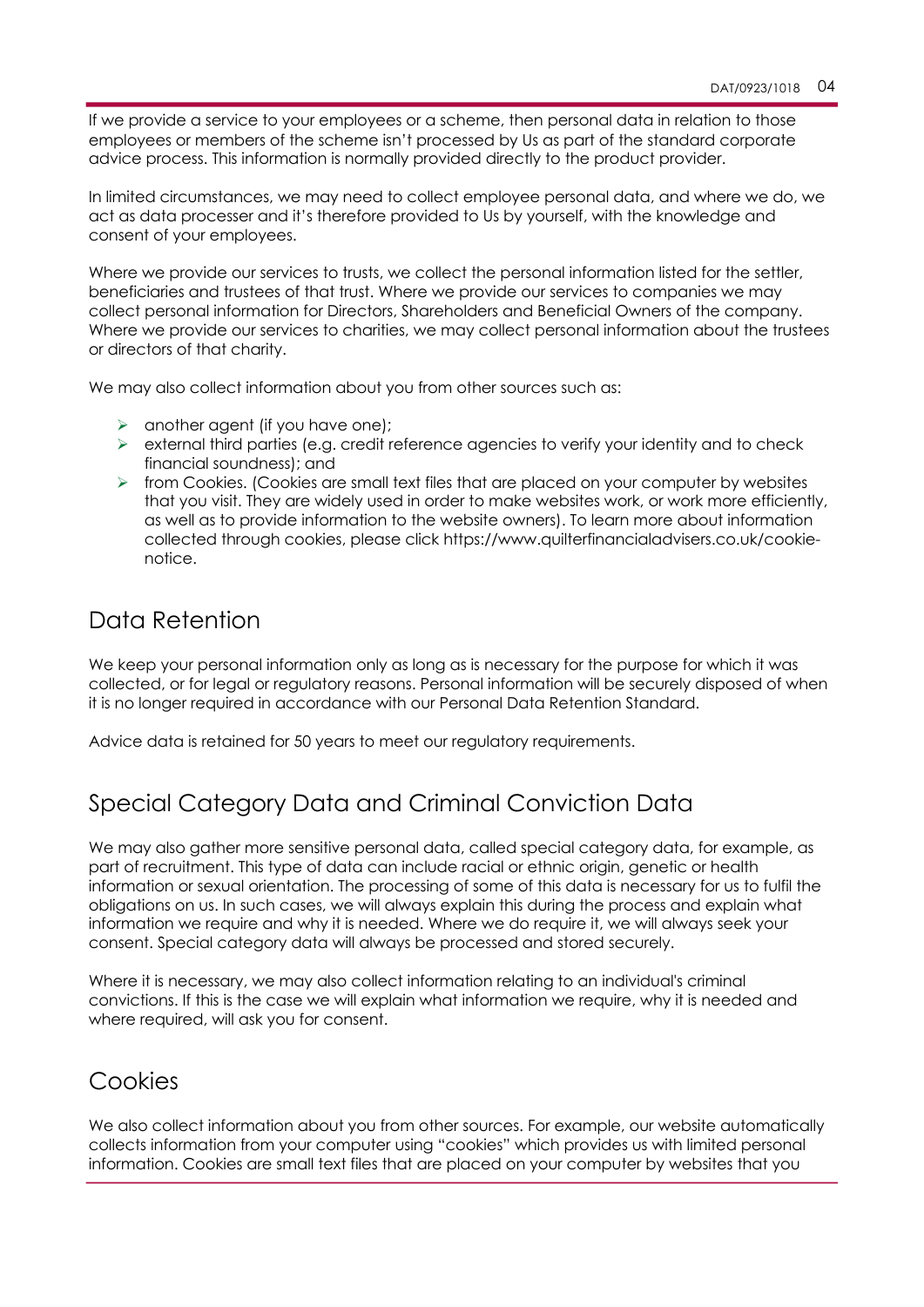visit. They're widely used in order to make websites work, or work more efficiently, as well as to provide information to the website owners.

 $\triangleright$  You can choose not to accept any non-essential cookies for your interactions, however, in a few cases, some of our website features may not function as a result.

More information about the cookies we use on our website can be found here: https://www.quilterfinancialadvisers.co.uk/cookie-notice/.

#### How We Use Your Personal Information

We process your information for the following purposes.

- $\triangleright$  To perform our contract with you and to support and maintain that relationship. This includes the following:
- $\triangleright$  assessing and processing an application for our services;
- Ø providing our products and/or services to you, including the management of our relationship with you, your firm;
- $\triangleright$  carrying out transactions you have requested or on your behalf;
- Ø monitoring or recording communications (such as telephone and video calls) with you to resolve any queries or issues and also for training and quality purposes and, in some cases to comply with regulatory requirements;
- $\triangleright$  assessing your application for products (using automated decision-making tools when necessary);
- $\triangleright$  ensuring that a firms operation meets our expectations, and those of our regulators (such as undertaking audits and investigations into network activity);
- $\triangleright$  record keeping in order to ensure our products and/or services operate within the law and relevant regulatory requirements;
- $\triangleright$  providing other services (e.g. enhanced due diligence, underwriting, reinsurance, data hosting, online services, and payments or reporting of any tax or levy).
- $\triangleright$  To comply with legal and regulatory requirements. These requirements include the following:
- $\triangleright$  confirming your identity for security and regulatory purposes;
- $\triangleright$  detecting and preventing fraud, money laundering, terrorist financing, bribery or other malpractice;
- Ø to meet tax reporting obligations such as Common Reporting Standards (CRS) and the US Foreign Account Tax Compliance Act (FATCA); and
- $\triangleright$  to fulfil our data protection obligations.
- $\triangleright$  For specific business purposes to enable us to provide you with appropriate products and services and a secure experience. Our business purposes include the following:
- $\triangleright$  verifying your identity for security purposes;
- $\triangleright$  sending marketing communications to you which you have opted into receiving, or which are related to similar products or services, or which we think may interest you based on the relationship you have with Us or other companies in our group;
- $\triangleright$  enhancing, modifying and personalising our services for your benefit;
- $\triangleright$  to undertake Profiling activities;
- $\triangleright$  providing communications which we think will be of relevance or interest to you;
- $\triangleright$  audit and record keeping purposes;
- $\triangleright$  enhancing the security of our network and information systems;
- $\triangleright$  maintaining effective management systems including internal reporting to our parent company and other members of our corporate group;
- $\triangleright$  ensuring the integrity of our systems (for example, during final stages of testing where it is necessary to use real data to ensure that any system improvements do not interrupt business or corrupt the data);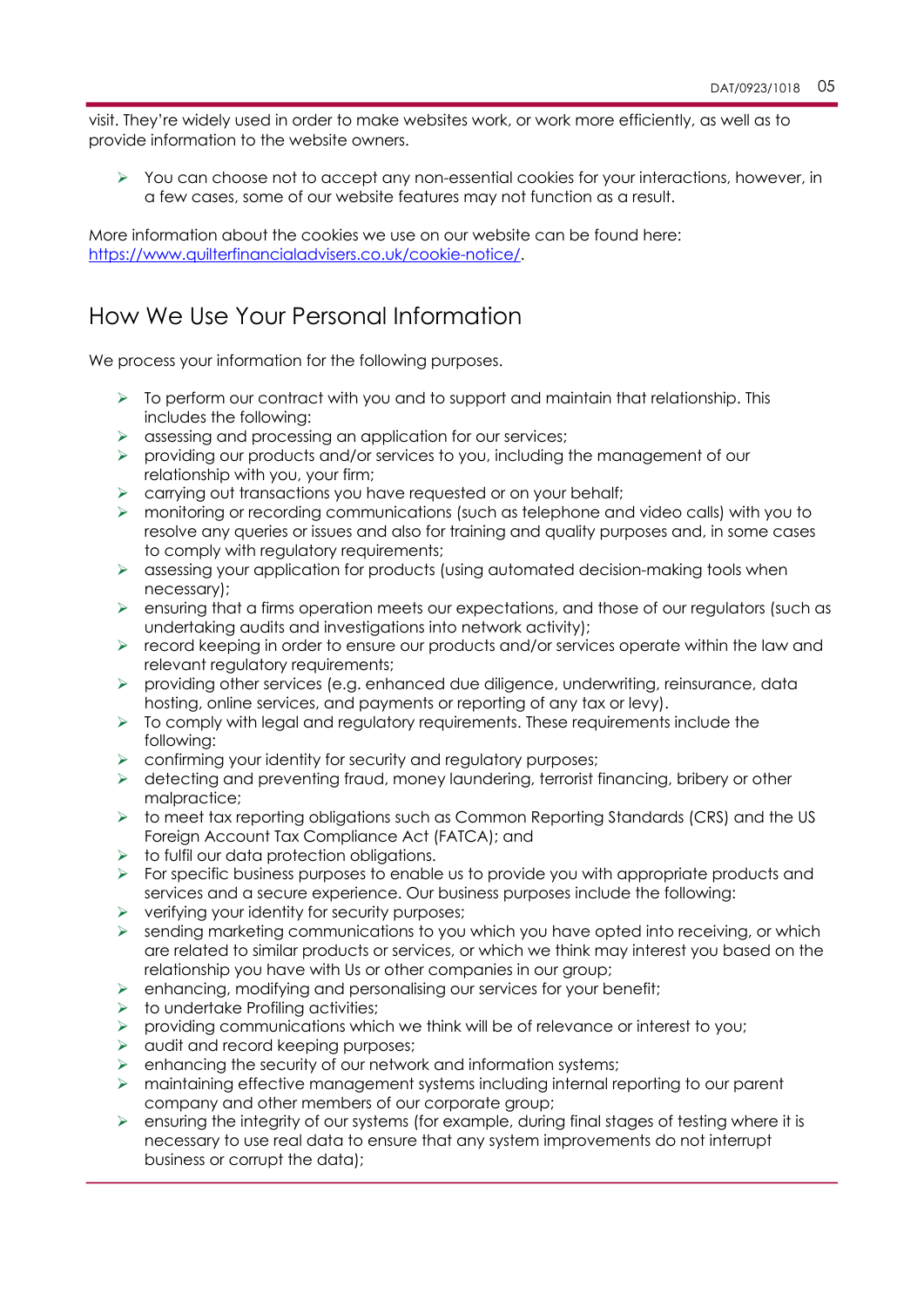- Ø providing reports and other communications to you where we are required to do so; and
- $\triangleright$  customer satisfaction research, statistical analysis and wider market research to capture the views and opinions of our customers.

We may also process your personal data as part of an acquisition or sale. Should this happen, you'll be notified about any change to processing or data controller arising as a result of this activity.

You have the right to object to us processing your personal information for some of the business purposes listed above but, if you do so, this may impact on our ability to provide some or all of our services to you.

We won't process your employee's data for the business purposes above. Our contractual relationship is with you and therefore any processing of data for business purposes will be undertaken with your data, not your employee's.

## **Profiling**

Profiling involves the use of basic identifiers about you such as your name and address and matching this with information from Experian Marketing Services to create demographics and infer customer 'types'. This helps us define groups based on factors like interests, age, location and more so we can better understand our customers to adapt and improve our products and services. If you would like to know more about the information we get from Experian Marketing Services, you can visit their Consumer Information Portal which explains who Experian Marketing Services are, what they do and why.

#### Lawful Basis

We operate under a number of legal bases as required under the regulations. These include:

- Ø Consent;
- $\blacktriangleright$  Legitimate Interests:
- Ø Performance of a Contract; and
- $\triangleright$  Compliance with a Legal Obligation.

## Who We Share Your Information With and Why

We share your information with trusted third parties and service providers who perform tasks for us and help us to provide our products and/or services to you, and with other agencies where required by law, court order or regulation. These may include:

- $\triangleright$  Companies within the Quilter Plc Group
- $\triangleright$  for administrative, analytical and statistical purposes;
- $\triangleright$  for testing the information systems operated by our companies
- $\triangleright$  for producing a consolidated view of our relationship with you in order to meet our regulatory obligations and to enhance the services we can offer you.
- $\triangleright$  for handling complaints and fulfilling data subjects' rights (such as the Right of Access)
- $\triangleright$  Companies appointed by Us (these third parties may be based in countries outside the UK or EU)
- $\triangleright$  with third parties or service providers who perform tasks for us to help us provide our services to you or to allow us to meet legal and regulatory requirements, including any necessary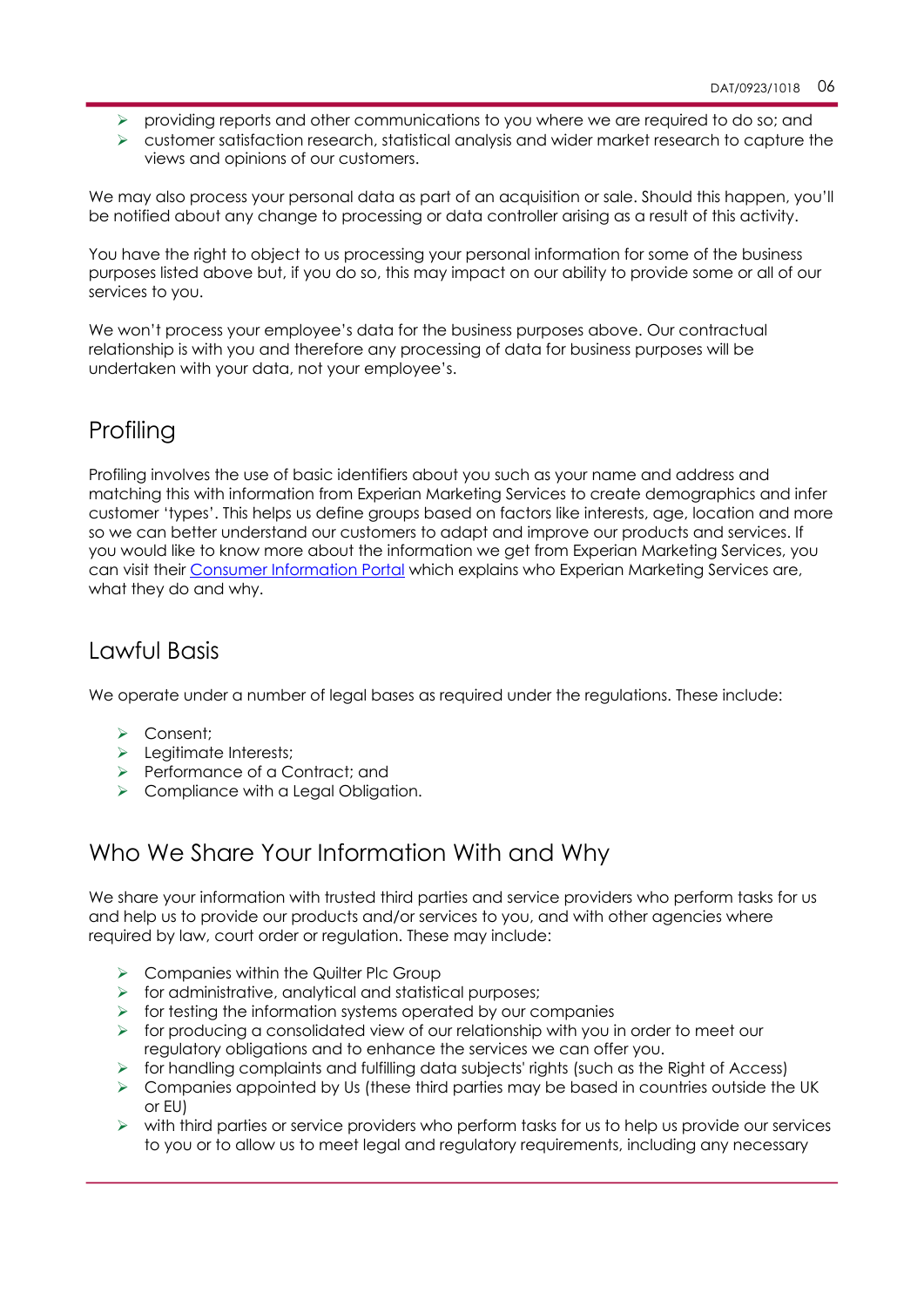tax reporting, verifying your identity, source of wealth financial crime prevention or other requirements (this may involve carrying out checks with credit reference databases);

- $\triangleright$  with third parties or service providers who provide additional data about you in order to enhance our ability to design and develop new products and services that can be marketed and sold which meet the needs of our identified consumer groups and are targeted accordingly;
- $\triangleright$  with credit reference agencies to check the financial suitability of the products and services;
- $\triangleright$  with debt collection agencies for tracing and recovery of debts;
- $\triangleright$  with payment service providers to allow payments to be completed;
- $\triangleright$  with our accountants to produce tax statements and in support of statutory reporting;
- $\triangleright$  with our appointed legal or regulatory advisers or auditors;
- $\triangleright$  with information technology and information security providers;
- $\triangleright$  with a prospective buyer (or its advisors), for due diligence purposes, if we are considering a sale of any of our business or assets;
- $\triangleright$  with third parties or service providers to conduct market research on our behalf, to help us improve and develop the products and services we provide to you and our other customers;
- $\triangleright$  with third parties or service providers to conduct quality checks on the interactions between us, Quilter and you; and
- $\triangleright$  with any successor to all or part of our business. For example, in the event of a merger, acquisition, divestiture, change of control or liquidation of Domus Financial Services or part of its business (or in anticipation of such an event), we may share your personal data as part of that transaction where required in order to fulfil our obligations in this Notice.
- $\triangleright$  Organisations and parties appointed by you or authorised by you
- $\triangleright$  with third parties where you have given your consent to receive marketing information;
- $\triangleright$  with your accountants to produce tax statements and in support of statutory reporting
- $\triangleright$  with an appointed discretionary asset manager or custodian to meet their legal or regulatory requirements; and
- $\triangleright$  with third parties or service providers who ask for that information in order to allow us to make investments on your behalf or to continue to provide our services to you.
- $\triangleright$  Statutory authorities
- $\triangleright$  with organisations, including the police authorities and fraud prevention agencies, to prevent and detect fraud;
- $\triangleright$  with regulatory or governmental agencies such as the UK Financial Conduct Authority, UK Information Commissioner's Office and HM Revenue and Customs;
- $\triangleright$  with professional bodies; and
- $\triangleright$  with other agencies where required by law, court order or regulation.

If you would like further information regarding the specific named recipients that we share data with, please contact us using the information in the "How to contact us" section.

## How We Keep Your Information Secure

We're committed to ensuring the confidentiality of the personal information that we hold, and we continue to review our security controls and related policies and procedures to ensure that your personal information remains secure.

When we contract with third parties, we impose appropriate security, privacy and confidentiality obligations on them to ensure that personal information is kept secure and prevented from unauthorised or accidental access, processing, copying, modification, erasure, loss or use.

If we work with third parties in countries outside the United Kingdom, we ensure these are countries that the UK Government and the European Commission has confirmed have an adequate level of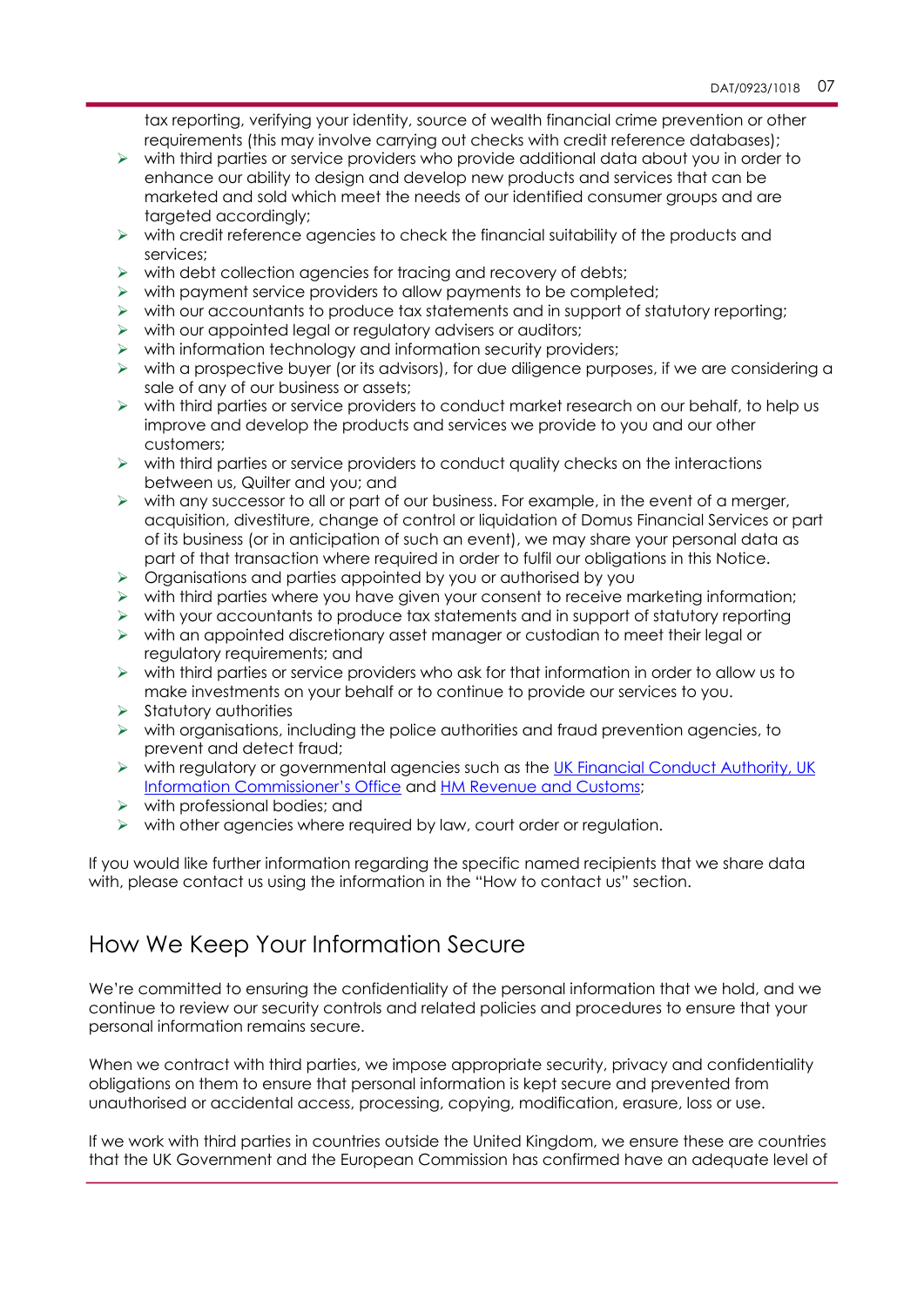protection for personal information, or the organisation receiving the personal data has provided adequate safeguards and agrees to treat your information with the same level of protection as we would.

We also utilise UK International Data Transfer Agreements and EU Standard Contractual Clauses for transfers outside of the United Kingdom or European Economic Area.

In limited circumstances, data may be accessed outside of the UK i.e. by employees when they travel. In these circumstances, we ensure there are appropriate information security measures in place to safeguard your information.

## How to Manage Your Marketing Consents

You may give and withdraw consent to the receipt of marketing information at any time. If you wish to change your preferences regarding the receipt of marketing or other communications from us, the simplest way is to use the 'unsubscribe' link at the bottom of any marketing communication.

Alternatively, you can contact us using any of the mechanisms included in the 'How to contact us" section of this notice.

## How to Contact Us

If you have questions about this notice, or need further information about our privacy practices, or wish to raise a complaint about how we have handled your personal data, you can contact our Data Protection team who will investigate the matter.

Quilter Financial Planning The Office of Data Protection Quilter Financial Planning 85 Queen Victoria Street London EC4V 4AB Email: qfpdataguardian@quilter.com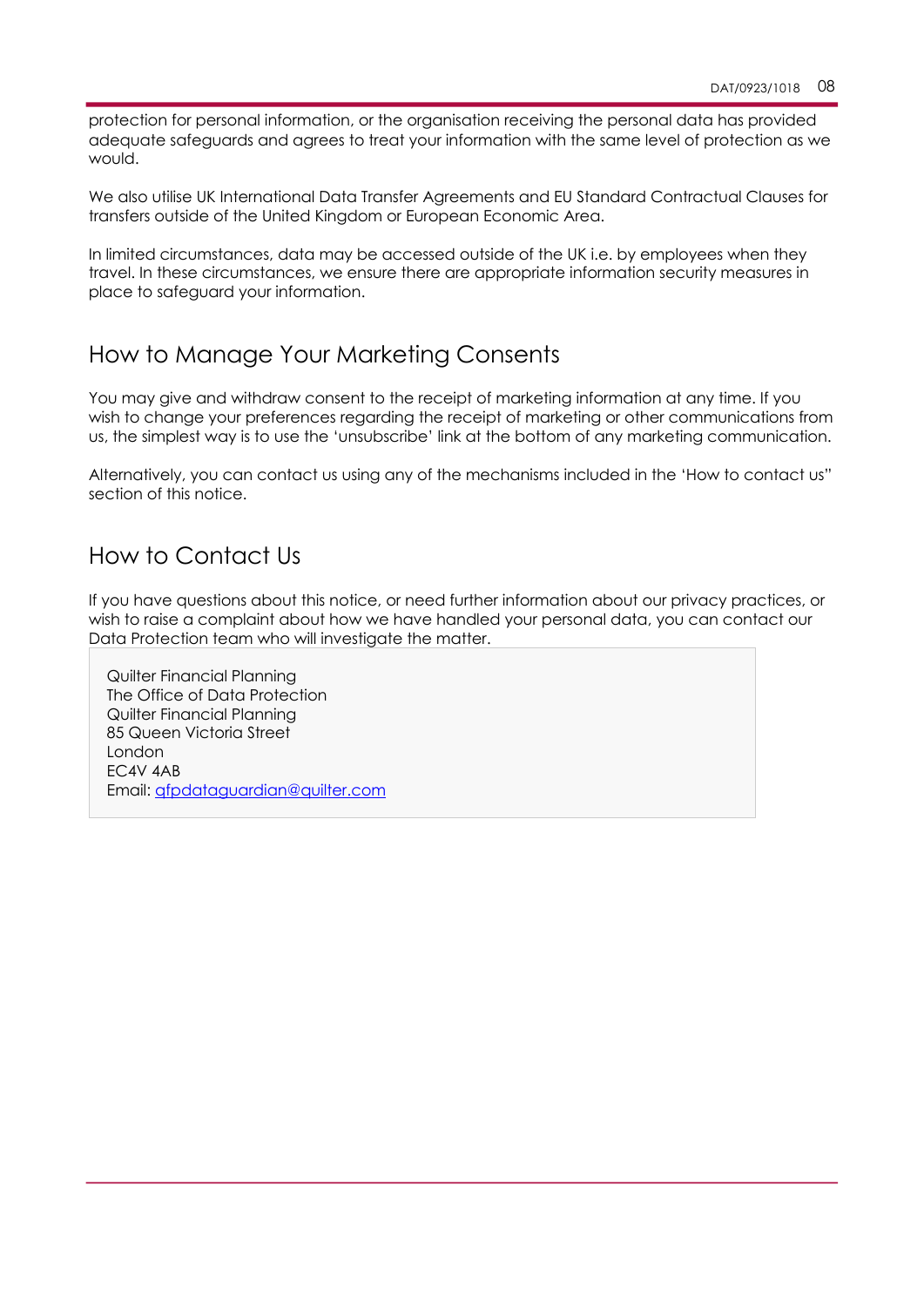# How to Complain

If you are not satisfied with our response you can complain to our regulator:

The Information Commissioner's Office (ICO) Wycliffe House Water Lane Wilmslow Cheshire SK9 5AF Tel: 0303 123 1113 http://www.ico.org.uk/concerns